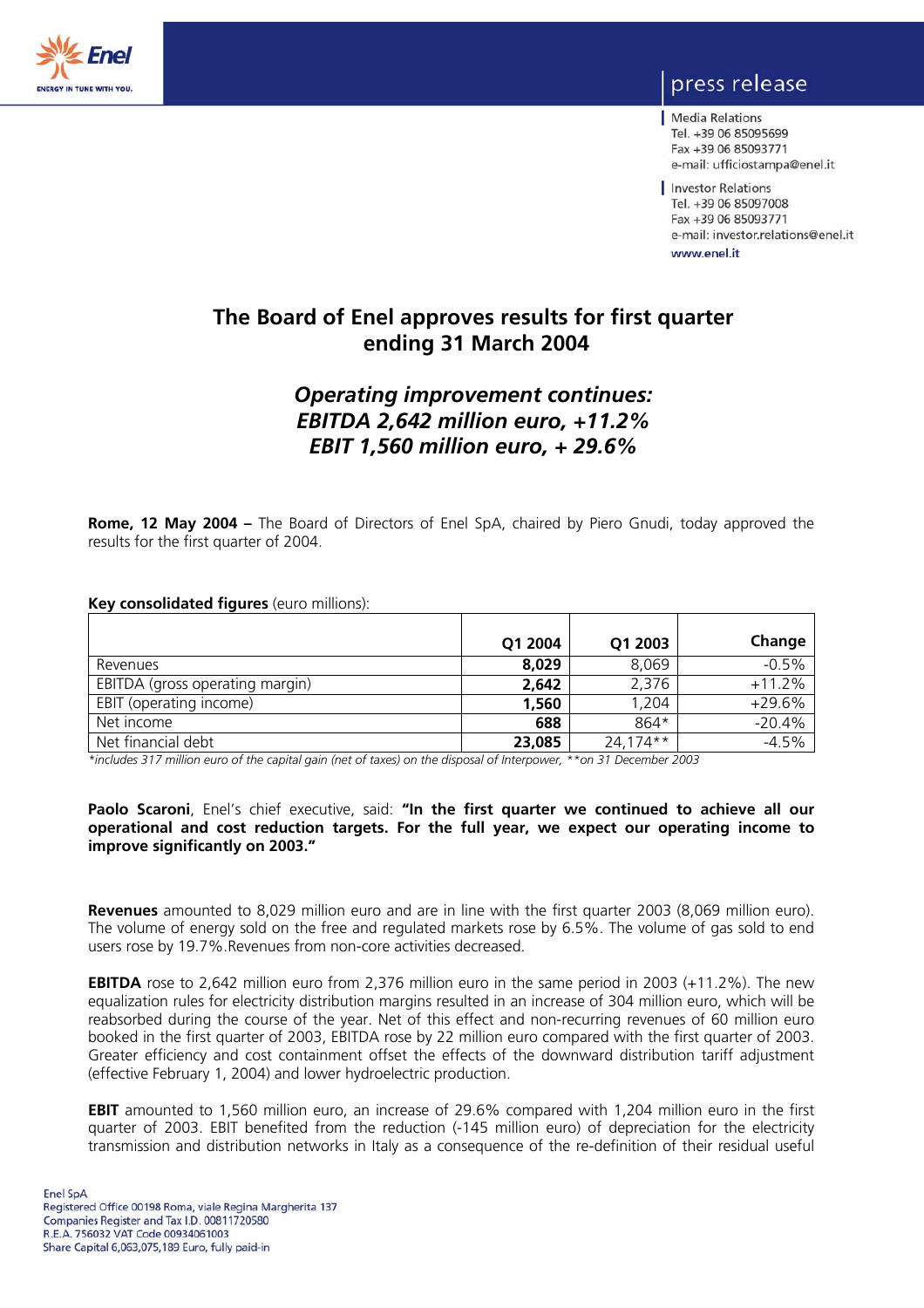

life, in line with international standards. This was in part offset by higher amortization in the telecommunications sector.

**Net income, less not recurring items and extraordinary items,** rose 26% to 688 million euro in the first quarter of 2004 from 547 million euro in the first quarter of 2003.

**Group net income** for the quarter amounted to 688 million euro, compared with 864 million euro for the same period in 2003 (-20.4%) mainly due to differences in extraordinary items. In the first quarter of this year, extraordinary items had a negative impact of 19 million euro against a positive contribution of 338 million euro in the first quarter of 2003, mainly due to the capital gain of 359 million euro (317 million euro net of taxes) on the sale of Interpower. Further, taxes in the first quarter of 2003 benefited from the reduced rate (19%) applied to the Interpower capital gain.

**The consolidated balance sheet** on 31 March 2004 registered total shareholders' equity of 22,013 million euro (21,315 million euro at the end of 2003) and net financial debt of 23,085 million euro (24,174 million euro at the end of 2003).

**Capital expenditure** for the first quarter amounted to 624 million euro.

**Headcount** at the end of March 2004 stood at 63,379, a decrease of 1,391 employees from 31 December 2003. Changes in the group's scope of activity (disposal of environmental services business and acquisition of Sicilmetano) resulted in a net reduction of 814 employees.

*An analysis by business areas follows.* 

#### **Generation and Energy Management**

**Results** (euro millions)**:** 

|               | Q1 2004 | Q1 2003       | Change   |
|---------------|---------|---------------|----------|
| Revenues      | 2,967   | 3,460         | $-14.2%$ |
| <b>EBITDA</b> | 993     | $,17^{\circ}$ | $-15.2%$ |
| EBIT          | 722     | 893           | $-19.1%$ |
| Capex         | 118     | 100           | $+18.0%$ |

The division's decrease in revenues was mainly due to a fall in revenues from fuel trading, a reduction in net production (32.0 TWh compared with 32.7 TWh a year earlier), and decrease of the CT (variable tariff component related to fuel prices).

Operating income fell as a consequence of lower hydro production, from 7.0 TWh in the first quarter of 2003 to 6.05 TWh in the first quarter of 2004 (-13.7%) and the occurrence in the first quarter of 2003 of 60 million euro in non-recurring revenue. This was partially offset by greater efficiency in overall generation due to the start of production of new combined cycle plants and an improved fuel mix.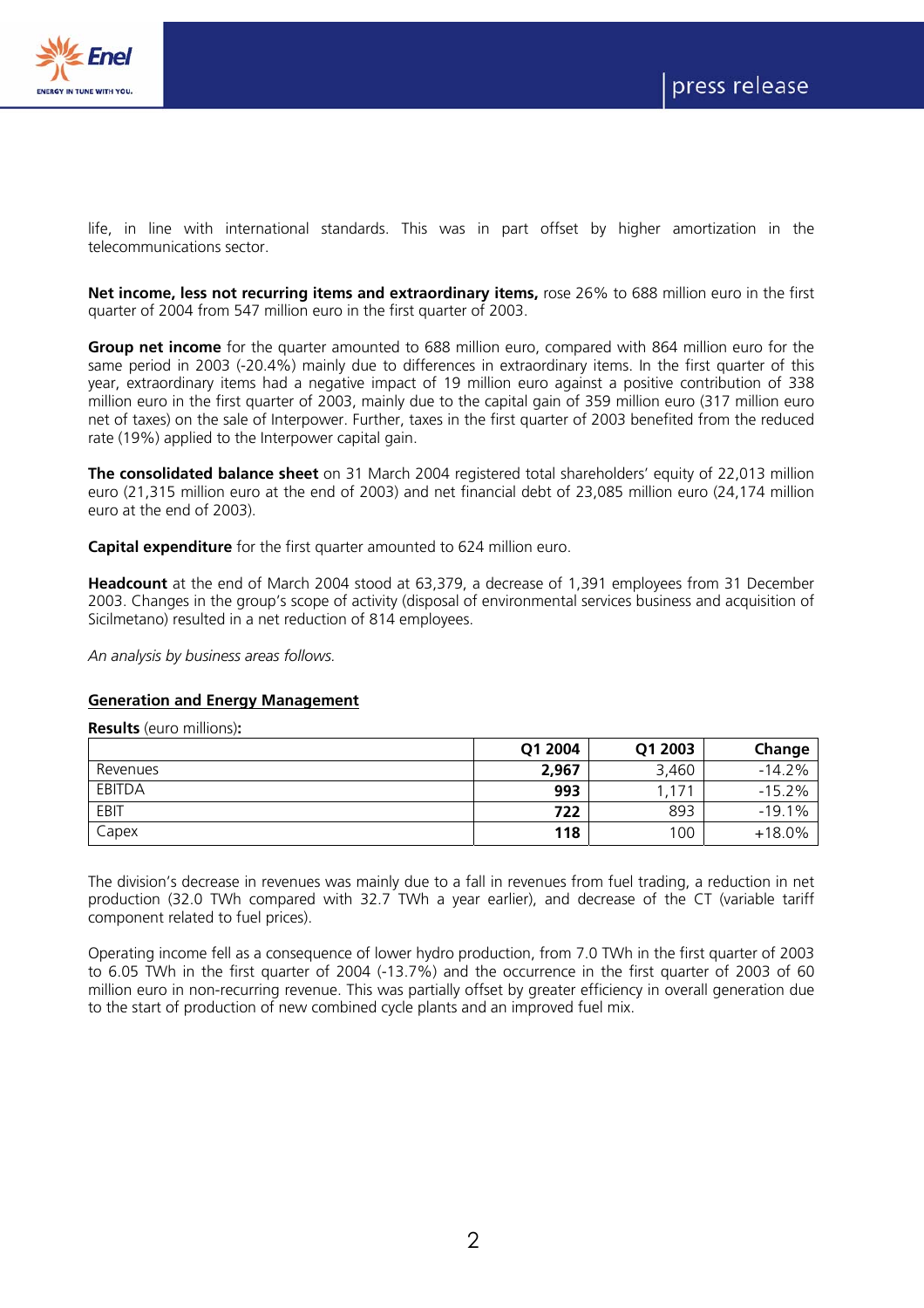



### **Network and Sales**

**Results** (euro millions)**:** 

|          | Q1 2004 | Q1 2003 | Change   |
|----------|---------|---------|----------|
| Revenues | 5,466   | 5.257   | $+4.0%$  |
| EBITDA   | 952     | 572     | $+66.4%$ |
| EBIT     | 746     | 247     | $+202%$  |
| Capex    | 330     | 393     | $-16.0%$ |

#### **Electricity**

Revenues for the Division deriving from the electricity sector rose to 4,894 million euro, an increase of 157 million euro from the first quarter of 2003. This increase was due mainly to the application of equalization mechanisms for distributor margins that resulted in a revenue increase of 304 million euro, which will be reabsorbed by the end of the year. Sector EBITDA grew to 805 million euro (+77.3%) because of the abovementioned equalization mechanisms, operating cost reduction and the increase in volumes of energy transported, which more than compensated for the negative impact of the new tariffs which came into effect on 1 February 2004.

First quarter EBIT totalled 631 million euro, compared with 162 million in 2003. Of the increase, 351 million euro stemmed from the rise in EBITDA and 118 million euro largely from the reduction of amortization following the redefinition of the residual useful life of the networks, in line with international standards.

#### **Gas**

Gas sector revenues in the first quarter of 2004 totalled 572 million euro (+10%). The volume of gas sold rose from 1,754 million cubic meters in the first quarter of 2003 to 2,099 million in the first quarter of this year (+19.7%). First quarter EBITDA rose to 147 million euro (+24.6%) and benefited from the increase in volumes sold and transported, as well as savings in fuel supply costs. This improvement is also reflected in first quarter EBIT which came to 115 million euro (+35.3%).

#### **Transmission Networks (Terna)**

**Results** (euro millions)**:** 

|               | Q1 2004 | Q1 2003* | Change   |
|---------------|---------|----------|----------|
| Revenues      | 281     | 248      | $+13.3%$ |
| <b>EBITDA</b> | 210     | 183      | $+14.8%$ |
| EBIT          | 166     | 120      | +38.3%   |
| Capex         | 59      | 93       | $-36.6%$ |

*\*actual consolidated results, not pro-forma* 

Terna's revenues for the first quarter (including the networks in Brazil) rose to 281 million euro (+13.3%) because of the greater quantity of energy dispatched and withdrawn from the network, together with the increase in transportation tariffs. EBITDA rose because of higher revenues and lower operating costs. EBIT saw a more marked increase (+38.3%) because of the reduction of amortization following the redefinition of the network's residual useful life (in line with international standards) which did not apply to the results of the first quarter in 2003.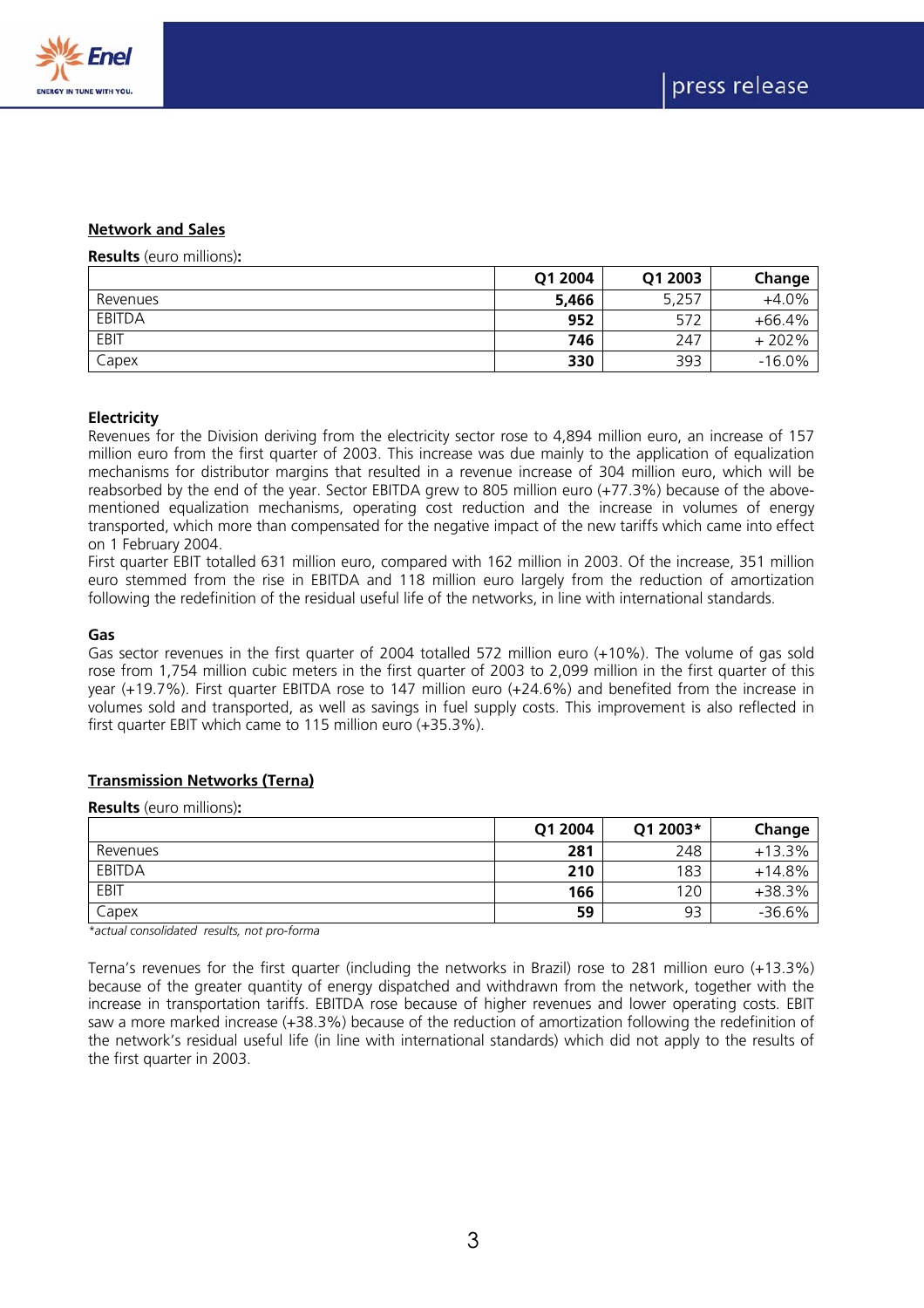

## **Telecommunications**

**Results** (euro millions)**:** 

|          | Q1 2004 | Q1 2003 | Change   |
|----------|---------|---------|----------|
| Revenues | 1,075   | ,044    | $+3.0%$  |
| EBITDA   | 285     | 230     | $+23.9%$ |
| EBIT     | (177)   | (168)   | $-5.4%$  |
| Capex    | 72      | 144     | $-50.0%$ |

In the first quarter of 2004, the number of Wind mobile customers rose to 10.2 million from 9.9 million on 31 December 2003, reaching an estimated 18% market share of all SIM Cards in Italy. Total mobile traffic in the first quarter of 2004 amounted to 2.8 billion minutes, an increase of 27% compared with the first three months of 2003. Revenue per customer (ARPU) rose by 7.5% from the first quarter of 2003. In fixed line telephony, Wind's active customers totaled 2.8 million on 31 March 2004, a decrease of 10% from 31 December 2003. This was due to strong competitive pressure from the incumbent, while ARPU in fixed-line telephony rose 9% compared with the first quarter of 2003. Development of innovative services (i-mode) and the broadening of Wind's commercial product range continued through the quarter.

Revenues from mobile telephony increased by 68 million euro, or 13.7% to 564 million euro, while fixed-line and internet revenues in Italy saw a fall of 44 million euro to 373 million euro. Revenues from activities in Greece (Tellas), which were not present in the first quarter of 2003, amounted to 25 million euro.

EBITDA amounted to 285 million euro (+23.9%) as a result of higher total revenues and lower operating costs.

EBIT was -177 million euro (-168 million first quarter 2003) penalized by 60 million euro of additional amortization which was not present in the first quarter of 2003 (32 million euro of amortization for the UMTS licence and 28 million euro of additional amortization for the acquisition of France Telecom's stake in Wind).

*A conference call will be held at 17.30 Italian time for financial analysts and institutional investors. Journalists are invited to listen in to the call.* 

*Support material will be simultaneously available via Enel's website, www.enel.it in the investor relations section.* 

*The reclassified consolidated income statement and balance sheet follow.*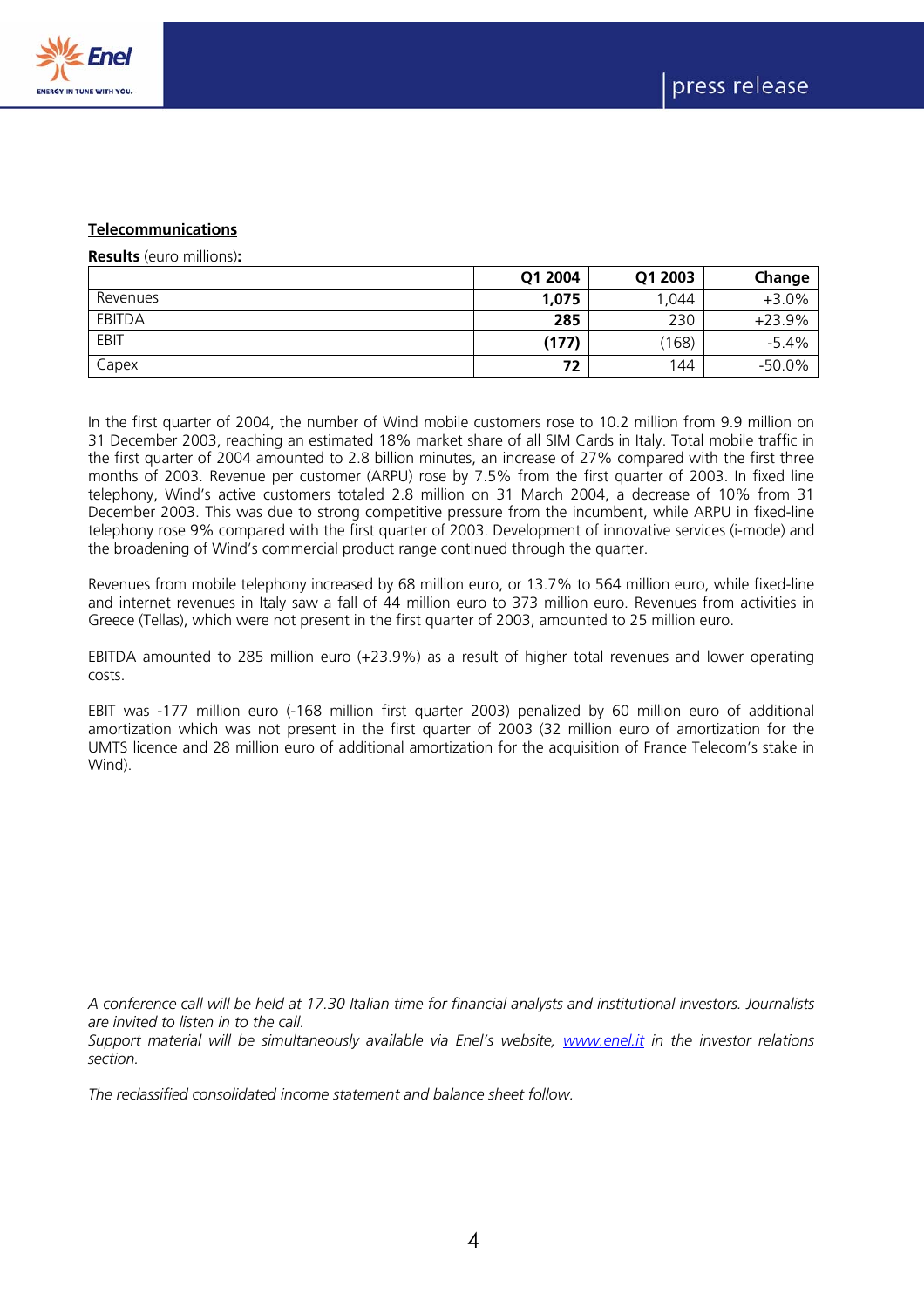

## **Consolidated Income Statement**

In millions of euro

|                                                               | 1st Quarter 2004 |       | 1st Quarter 2003 |       | Change |         |
|---------------------------------------------------------------|------------------|-------|------------------|-------|--------|---------|
|                                                               |                  | (9/6) |                  | (%)   |        | (% )    |
| Revenues:                                                     |                  |       |                  |       |        |         |
| - Electricity and Electricity Equalization Fund contributions | 5,315            | 66.2  | 5,139            | 63.7  | 176    | 3.4     |
| - Telecommunication services                                  | 999              | 12.4  | 947              | 11.7  | 52     | 5.5     |
| - Gas sold to end users                                       | 560              | 7.0   | 495              | 6.1   | 65     | 13.1    |
| - Other services, sales and revenues                          | 1,155            | 14.4  | 1,488            | 18.5  | (333)  | $-22.4$ |
| <b>Total revenues</b>                                         | 8,029            | 100.0 | 8,069            | 100.0 | (40)   | $-0.5$  |
| Operating costs:                                              |                  |       |                  |       |        |         |
| - Personnel                                                   | 824              | 10.3  | 876              | 10.9  | (52)   | $-5.9$  |
| - Fuel consumed for thermal generation                        | 863              | 10.7  | 939              | 11.6  | (76)   | $-8.1$  |
| - Electricity purchased                                       | 1,438            | 17.9  | 1,448            | 17.9  | (10)   | $-0.7$  |
| - Interconnections and roaming                                | 331              | 4.1   | 345              | 4.3   | (14)   | $-4.1$  |
| - Services, leases and rentals                                | 972              | 12.1  | 911              | 11.3  | 61     | 6.7     |
| - Fuel for trading and gas for resale to end users            | 672              | 8.4   | 853              | 10.6  | (181)  | $-21.2$ |
| - Materials                                                   | 329              | 4.1   | 337              | 4.2   | (8)    | $-2.4$  |
| - Other costs                                                 | 181              | 2.3   | 223              | 2.8   | (42)   | $-18.8$ |
| - Capitalized expenses                                        | (223)            | (2.8) | (239)            | (3.0) | 16     | 6.7     |
| <b>Total operating costs</b>                                  | 5,387            | 67.1  | 5,693            | 70.6  | (306)  | -5.4    |
|                                                               |                  |       |                  |       |        |         |
| <b>GROSS OPERATING MARGIN</b>                                 | 2,642            | 32.9  | 2,376            | 29.4  | 266    | 11.2    |
| Depreciation, amortization and accruals:                      |                  |       |                  |       |        |         |
| - Depreciation and amortization                               | 1,015            | 12.7  | 1,092            | 13.5  | (77)   | $-7.1$  |
| - Accruals and write-downs                                    | 67               | 0.8   | 80               | 1.0   | (13)   | $-16.3$ |
| Total depreciation, amortization and accruals                 | 1,082            | 13.5  | 1,172            | 14.5  | (90)   | $-7.7$  |
| <b>OPERATING INCOME</b>                                       | 1,560            | 19.4  | 1,204            | 14.9  | 356    | 29.6    |
| - Net financial income (expense)                              | (285)            | (3.5) | (276)            | (3.4) | (9)    | 3.3     |
| <b>INCOME BEFORE EXTRAORDINARY ITEMS</b>                      |                  |       |                  |       |        |         |
| <b>AND TAXES</b>                                              | 1,275            | 15.9  | 928              | 11.5  | 347    | 37.4    |
| - Extraordinary items                                         | (19)             | (0.3) | 338              | 4.2   | (357)  |         |
| <b>INCOME BEFORE TAXES</b>                                    | 1,256            | 15.6  | 1,266            | 15.7  | (10)   | $-0.8$  |
| - Income taxes                                                | 566              | 7.0   | 440              | 5.5   | 126    | 28.6    |
| <b>INCOME BEFORE MINORITY INTERESTS</b>                       | 690              | 8.6   | 826              | 10.2  | (136)  | $-16.5$ |
| - Minority interests                                          | (2)              |       | 38               | 0.5   | (40)   |         |
| <b>GROUP NET INCOME</b>                                       | 688              | 8.6   | 864              | 10.7  | (176)  | $-20.4$ |